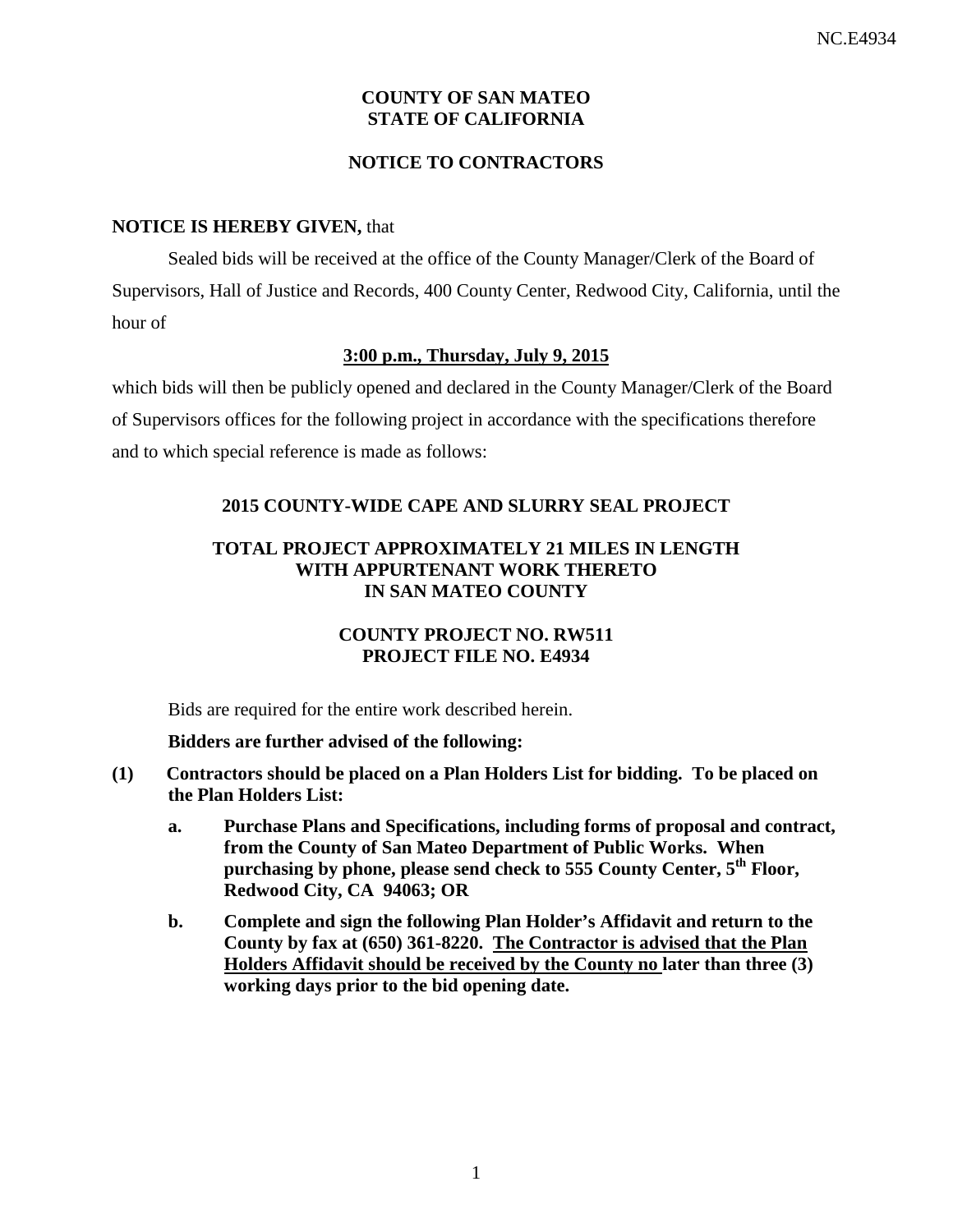| <b>Plan Holder's Affidavit</b>                          |                                               |                                   |                  |  |  |  |
|---------------------------------------------------------|-----------------------------------------------|-----------------------------------|------------------|--|--|--|
| <b>Project Title</b>                                    | 2015 County-wide Cape and Slurry Seal Project |                                   |                  |  |  |  |
| Project No.                                             | <b>RW511</b>                                  | <b>Project Engineer:</b>          | <b>Eric Chen</b> |  |  |  |
|                                                         |                                               | <b>Project Manager:</b>           | <b>Wency Ng</b>  |  |  |  |
| <b>Bid Open Date and Time:</b>                          |                                               | 3:00 p.m., Thursday, July 9, 2015 |                  |  |  |  |
| <b>Company Name:</b>                                    |                                               |                                   |                  |  |  |  |
| <b>Mailing Address:</b>                                 |                                               |                                   |                  |  |  |  |
| <b>Phone Number:</b>                                    |                                               | <b>Fax Number:</b>                |                  |  |  |  |
| <b>E-mail Address:</b>                                  |                                               |                                   |                  |  |  |  |
|                                                         |                                               |                                   |                  |  |  |  |
| (Name and Title of Authorized Representative of Bidder) |                                               |                                   |                  |  |  |  |
| (Signature of Authorized Representative of Bidder)      |                                               |                                   |                  |  |  |  |

- **(2) The Plan Holders List will be posted to the County of San Mateo's Public Works website two (2) working days prior to the bid open date.**
- **(3) It will be the Contractor's sole responsibility to ensure that they have received addendums,** *if any,* **which will be posted to the County of San Mateo's Public Works website on the same day issued. Said addendums will also be sent to all current plan holders and made available during purchase of Plans and Specifications.**
- **(4) Reference is made to Section 2-1.10, "Disqualification of Bidders," of the Standard Specifications. The Contractor's attention is directed in particular to the last sentence, which states, "Proposals in which the prices obviously are unbalanced may be rejected."**

The Public Works website will be updated as needed and can be accessed under the Departments tab found on the County of San Mateo website (*[www.smcgov.org](http://www.smcgov.org/)*).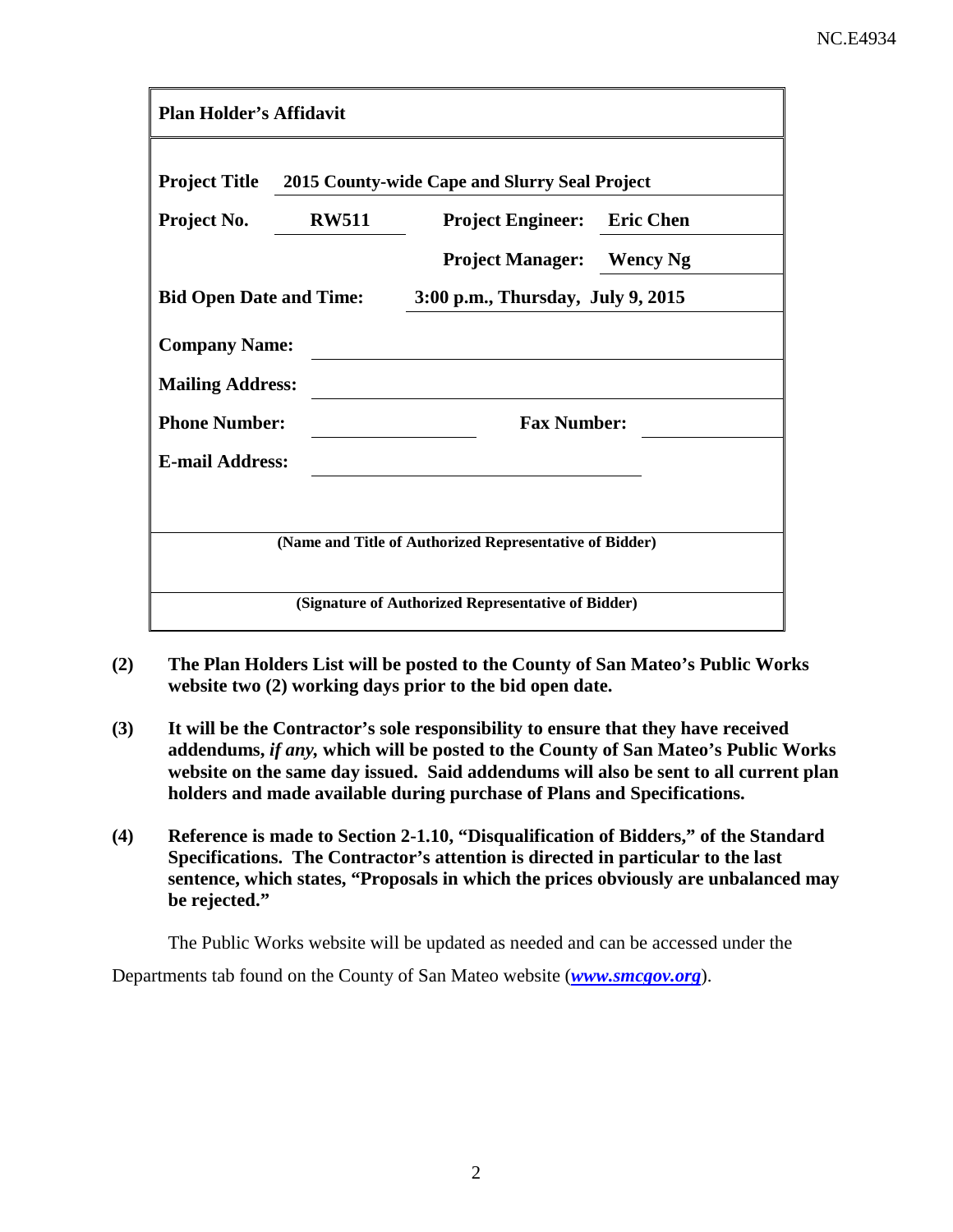### **ENGINEER'S ESTIMATE**

#### **2015 COUNTY-WIDE CAPE AND SLURRY SEAL PROJECT**

#### **TOTAL PROJECT APPROXIMATELY 21 MILES IN LENGTH WITH APPURTENANT WORK THERETO IN SAN MATEO COUNTY**

| <b>Item</b>    | <b>Section</b> | <b>Estimated</b> | Unit of        | <b>Item</b>                                                                 |
|----------------|----------------|------------------|----------------|-----------------------------------------------------------------------------|
| No.            | No.            | Quantity         | <b>Measure</b> | <b>Description</b>                                                          |
| 1              | 10             | 1                | LS             | <b>Construction Waste Management</b>                                        |
| $\overline{2}$ | 11             | $\mathbf{1}$     | LS             | Mobilization                                                                |
| $\overline{3}$ | $11 - 1$       | $\mathbf{1}$     | LS             | <b>Water Pollution Control</b>                                              |
| $\overline{4}$ | 12             | $\mathbf{1}$     | LS             | Maintaining Traffic                                                         |
| 5              | $12 - 1$       | $\mathbf{1}$     | LS             | <b>Temporary Pavement Delineation</b>                                       |
| $\overline{6}$ | $37-1$         | 27,200           | SY             | Cape Seal                                                                   |
| $\overline{7}$ | $37 - 2$       | 315,000          | SY             | <b>Slurry Seal</b>                                                          |
| 8              | $84-1(S)$      | 6,086            | $\rm{SF}$      | Thermoplastic Pavement Markings and Legends<br>(White)                      |
| 9              | $84-1(S)$      | 110              | <b>SF</b>      | Thermoplastic Pavement Markings and Legends<br>(Yellow)                     |
| 10             | $84-1(S)$      | 418              | LF             | <b>Thermoplastic Traffic Stripes</b><br>(Detail 25, 4" Single Yellow Line)  |
| 11             | $84 - 2(S)$    | 47,281           | LF             | Painted Traffic Stripes (4" White Line)                                     |
| 12             | $84 - 2(S)$    | 10,795           | LF             | Painted Traffic Stripes (6" White Line)                                     |
| 13             | $84 - 2(S)$    | 182              | <b>SF</b>      | Painted Bike Lane Arrow and Legends (White)                                 |
| 14             | $84 - 2(S)$    | 11               | <b>SF</b>      | Painted Disabled Persons Parking Space<br>(Symbol and "L" Markings) (White) |
| 15             | $84-2(S)$      | 14               | <b>SF</b>      | Painted Disabled Parking Symbol (Blue)                                      |
| 16             | 85(S)          | 85               | EA             | <b>Pavement Markers</b><br>(Type A, White Non-Reflective, Ceramic)          |
| 17             | 85(S)          | 5,048            | EA             | <b>Pavement Markers</b><br>(Type AY, Yellow Non-Reflective, Ceramic)        |
| 18             | 85(S)          | 9,161            | EA             | <b>Pavement Markers</b><br>(Type AY, Yellow Non-Reflective, Plastic)        |
| 19             | 85(S)          | 2,899            | EA             | <b>Pavement Markers</b><br>(Type D, Two-way Yellow Retroreflective)         |
| 20             | 85(S)          | 100              | EA             | <b>Pavement Markers</b><br>(Type G, One-way Clear Retroreflective)          |
| 21             | 85(S)          | 20               | EA             | Pavement Markers (Type H, Yellow Retroreflective)                           |
| 22             | 85(S)          | 113              | EA             | Pavement Markers (Blue Reflective, Fire Hydrant<br>Markers)                 |

# **Engineer's Estimate of Costs: \$ 1,056,000**

(F) Final Pay Quantities - See Section 9-1.015, "Final Pay Items," of the Standard Specifications.

(S) Specialty Items - As defined in Section 8-1.01, "Subcontracting," of the Standard Specifications.

(Note: Gaps in section numbering, above, indicate the Section is blank or does not apply.)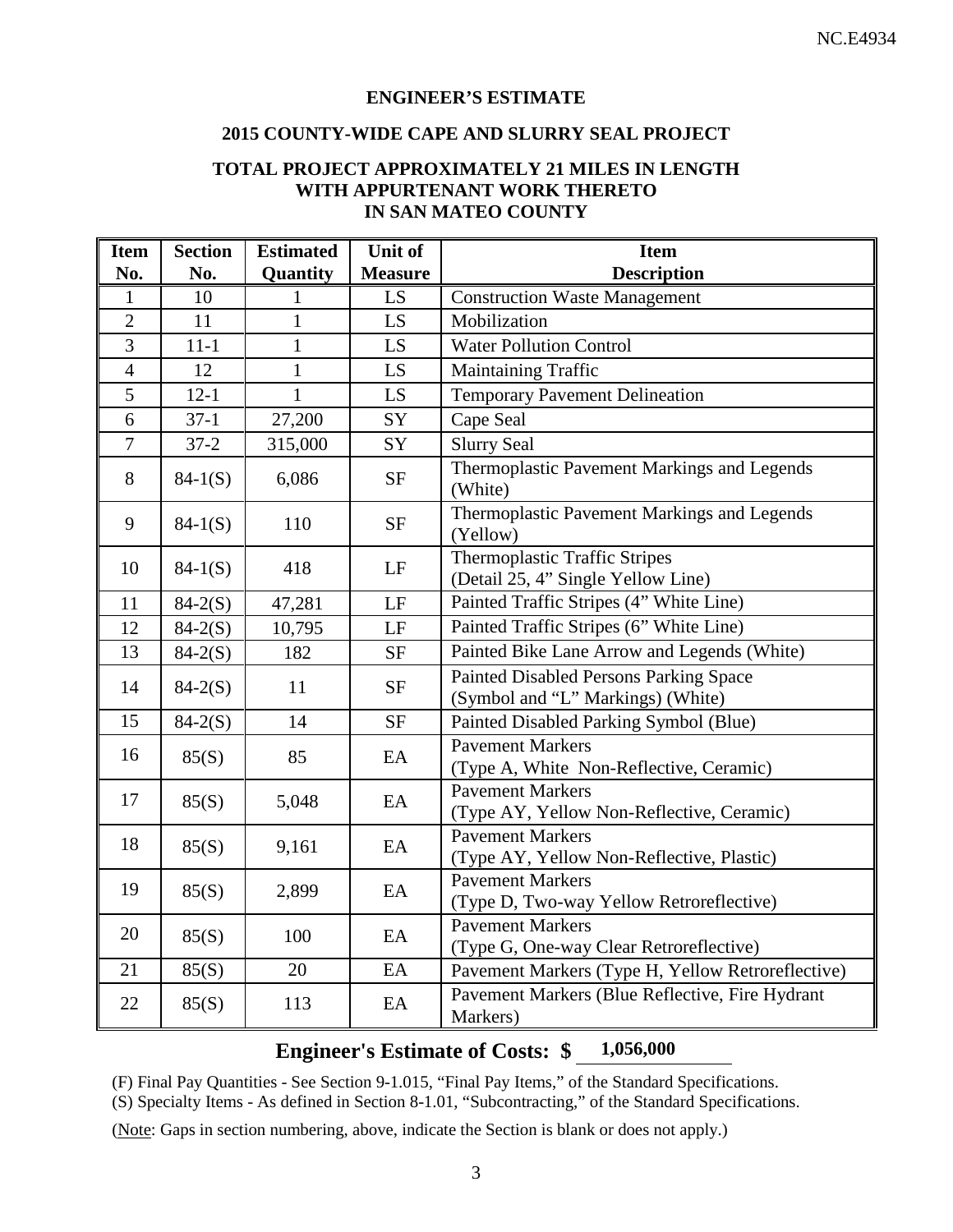The foregoing quantities are approximate only, being given as a basis for the comparison of bids, and the County of San Mateo does not, expressly or by implication, agree that the actual amount of work will correspond herewith, but reserves the right to increase or decrease the amount of any class or portion of the work, or to omit any portion of the work, as may be deemed necessary or expedient by the Engineer.

Payment to the Contractor for materials furnished and work completed shall be made by the County in accordance with Section 9 of the "Special Provisions" portion of these Contract Documents. Pursuant to Section 22300 of the Public Contract Code, Contractor may, upon his request and at Contractor's expense, substitute equivalent securities for any moneys retained from such payment for the fulfillment of the Contract.

Pursuant to Section 1773 of the Labor Code, prevailing wage rates in the County have been established by the California Department of Industrial Relations, and copies are available in the office of the Director of Public Works. Said prevailing wage rates shall be made available to any interested party on request, and the successful Bidder shall post a copy of the wage rates at the job site.

**Pursuant to State Senate Bill SB 854 (Stat. 2014, chapter 28), effective January 1, 2015:**

- **(1) No contractor or subcontractor may be listed on a bid proposal for a public works project (submitted on or after March 1, 2015) unless registered with the Department of Industrial Relations pursuant to Labor Code section 1725.5 [with limited exceptions from this requirement for bid purposes only under Labor Code section 1771.1(a)].**
- **(2) No contractor or subcontractor may be awarded a contract for public work on a public works project (awarded on or after April 1, 2015) unless registered with the Department of Industrial Relations pursuant to Labor Code section 1725.5.**
- **(3) This project is subject to compliance monitoring and enforcement by the Department of Industrial Relations.**

Wage rates for overtime shall be paid at not less than one and one-half (1-1/2) times the above rates. Wage rates for Sundays and holidays shall be paid at not less than two (2) times the above rates.

The holidays upon which such rates shall be paid shall be all holidays recognized in the collective bargaining agreement applicable to the particular craft, classification, or type of worker employed on the Project.

4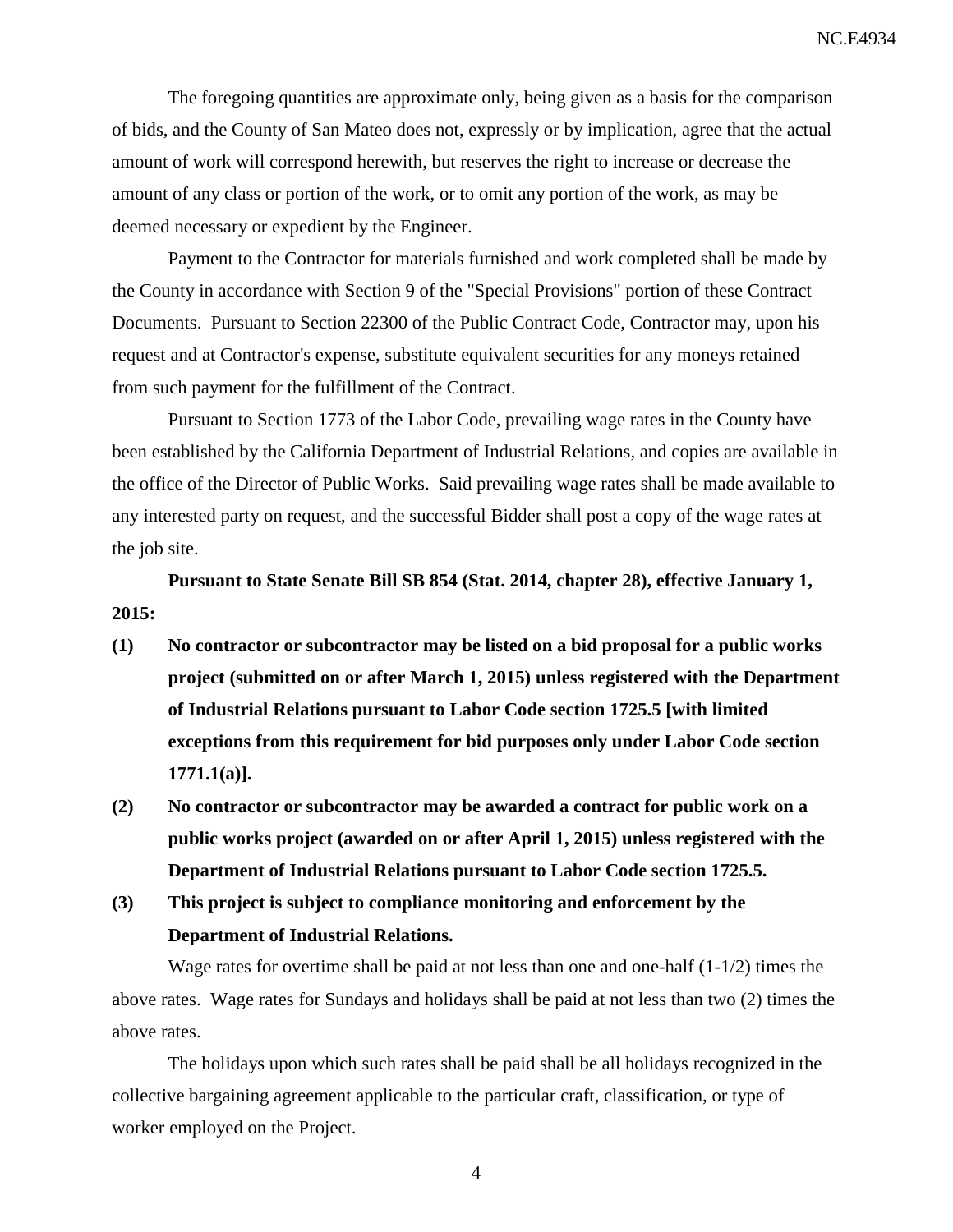It is the policy of the County that Contractors on public projects employ their workers and craftsmen from the local labor market whenever possible. "Local Labor Market" is defined as the labor market within the geographical confines of the County of San Mateo, State of California. Consistent with this policy, the Contractor is requested to employ craftsmen and other workers from the local labor market whenever possible to do so.

Each bidder shall submit with the bid, Certificates of Compliance and Intent on a form provided in the "Proposal" section of these Contract Documents, a certificate that bidder is in compliance with the provisions of the Equal Employment Opportunity Requirement of Executive Order 11246, Title VII of the Civil Rights Act of 1964, the California Fair Employment and Housing Act and any other federal, state and local laws and regulations relating to equal employment opportunity. With the execution of said certificates, bidder also agrees that bidder will maintain or develop and implement, during the course of the work concerned, a program of hiring and employment, conducted without regard to race, religion, color, national origin, ancestry, sexual orientation, or sex of the applicants. With this certification, bidder shall submit any and all information that may be required by the County in connection with the particular project.

Each bidder is hereby notified of the addition of Article 1.5 (commencing with Section 20104) to Chapter 1 of Part 3 of the Public Contract Code as said Article relates to resolution of construction claims, and to Section 3186 of the Civil Code, as amended January 1, 1999 with regard to stop notices and public entity's rights to retain monies in order to provide for that entity's reasonable cost of litigation. The bidder is further notified that all provisions of Article 1.5 of the Public Contract Code and Section 3186 of the Civil Code, as outlined above shall be considered as incorporated into and become an integral part of these specifications.

Questions relating to equal employment should be directed to the San Mateo County Department of Public Works, Equal Employment Opportunity Program, 555 County Center, 5<sup>th</sup> Floor, Redwood City, California, 94063-1665, telephone (650) 363-4100.

Plans and Specifications and forms of Proposal and Contract may be seen and obtained at the office of the Director of Public Works, 555 County Center,  $5<sup>th</sup>$  Floor, Redwood City, California, 94063-1665. Plans and specifications may be obtained for a:

#### **NON-REFUNDABLE FEE OF \$45.00 PER SET**

Additional technical questions should be directed to the office of the Director of Public

5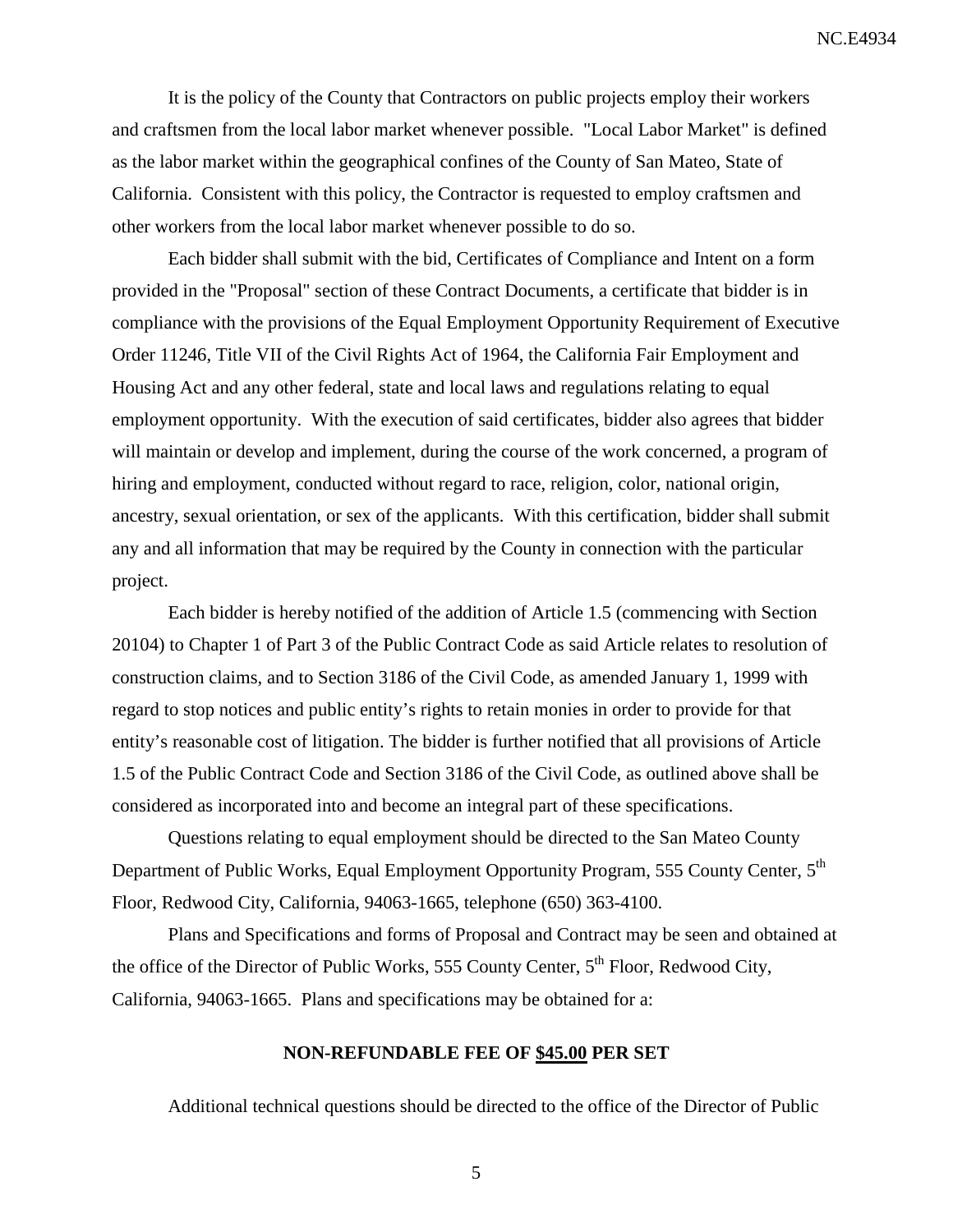Works, 555 County Center, 5<sup>th</sup> Floor, Redwood City, California, 94063-1665, and telephone (650) 363-4100.

The Contractor shall possess either a Class A License or a combination of Class C licenses that are applicable for the majority of the work at the time this contract is awarded. No Contract will be awarded to a Bidder who is not licensed as required by laws of the State of California.

**The Contractor is advised to inspect the roads to be either cape or slurry sealed before bidding. Some of the roads to be cape or slurry sealed are narrow with tight radius turns that some larger equipment may not be able to access.**

The County of San Mateo reserves the right to reject any or all bids and/or waive any informalities or irregularities in any bid received.

Bidders may not withdraw their bid for a period of **FORTY-FIVE (45) DAYS** after the date set from the opening thereof.

> BY ORDER OF THE BOARD OF SUPERVISORS COUNTY OF SAN MATEO

**DATE: June 19 , 2015**

**John L. Maltbie, County Manager/ Clerk of the Board of Supervisors**